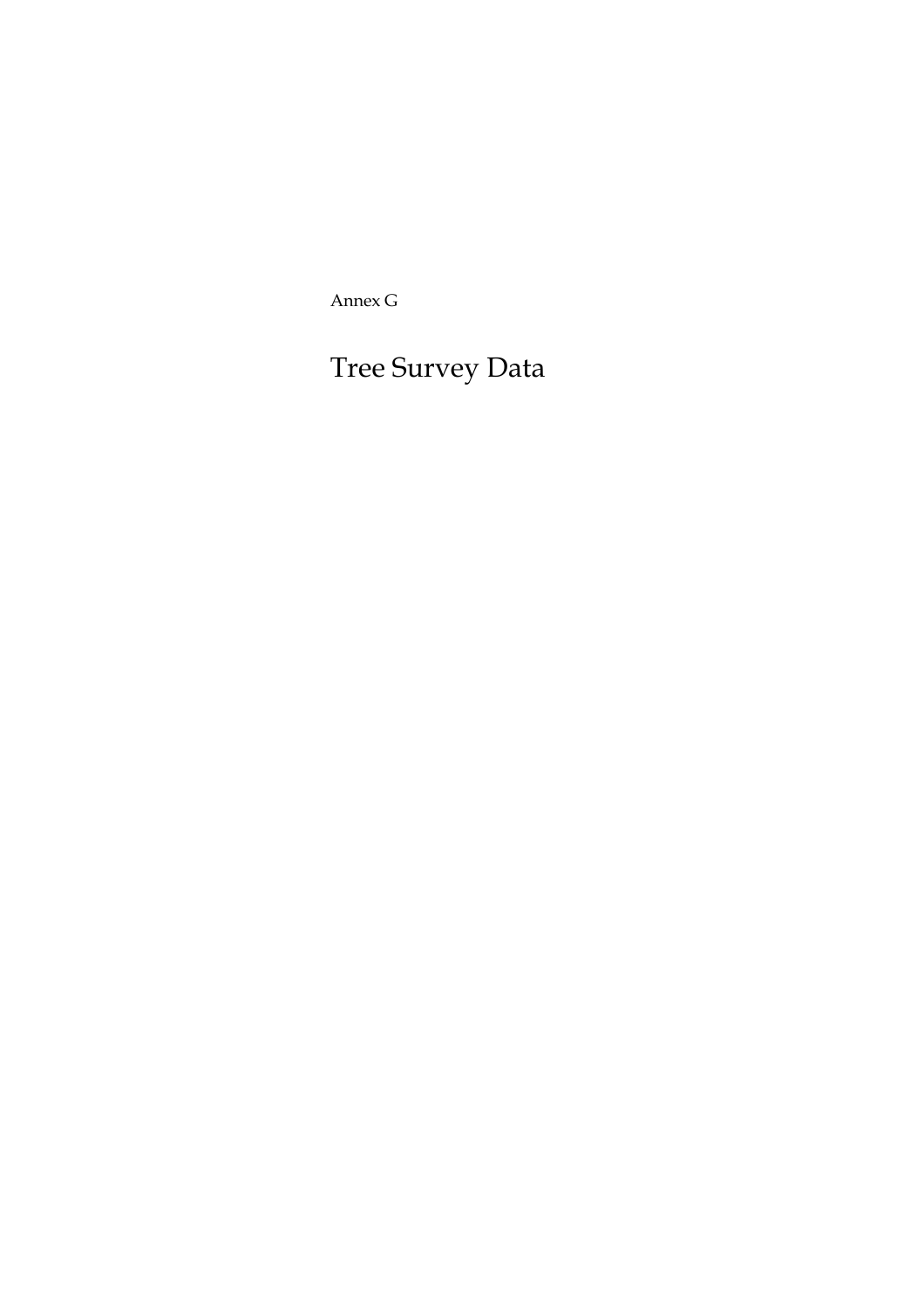*CONTENTS* 

| G1               | <b>TREE ASSESSMENT</b>                                           |    |
|------------------|------------------------------------------------------------------|----|
| G1.1             | <b>PURPOSE OF THE ASSESSMENT</b>                                 |    |
| G <sub>1.2</sub> | <b>METHODOLOGY</b>                                               |    |
| G1.3             | <b>RESULTS OF TREE SURVEY</b>                                    | 5  |
| G1.4             | PROPOSED TREATMENT TO THE EXISTING TREES (TREE FELLING PROPOSAL) | -9 |
| G <sub>1.5</sub> | <b>COMPENSATORY PLANTING PROPOSAL</b>                            | 13 |
| G1.6             | <i>SUMMARY</i>                                                   | 15 |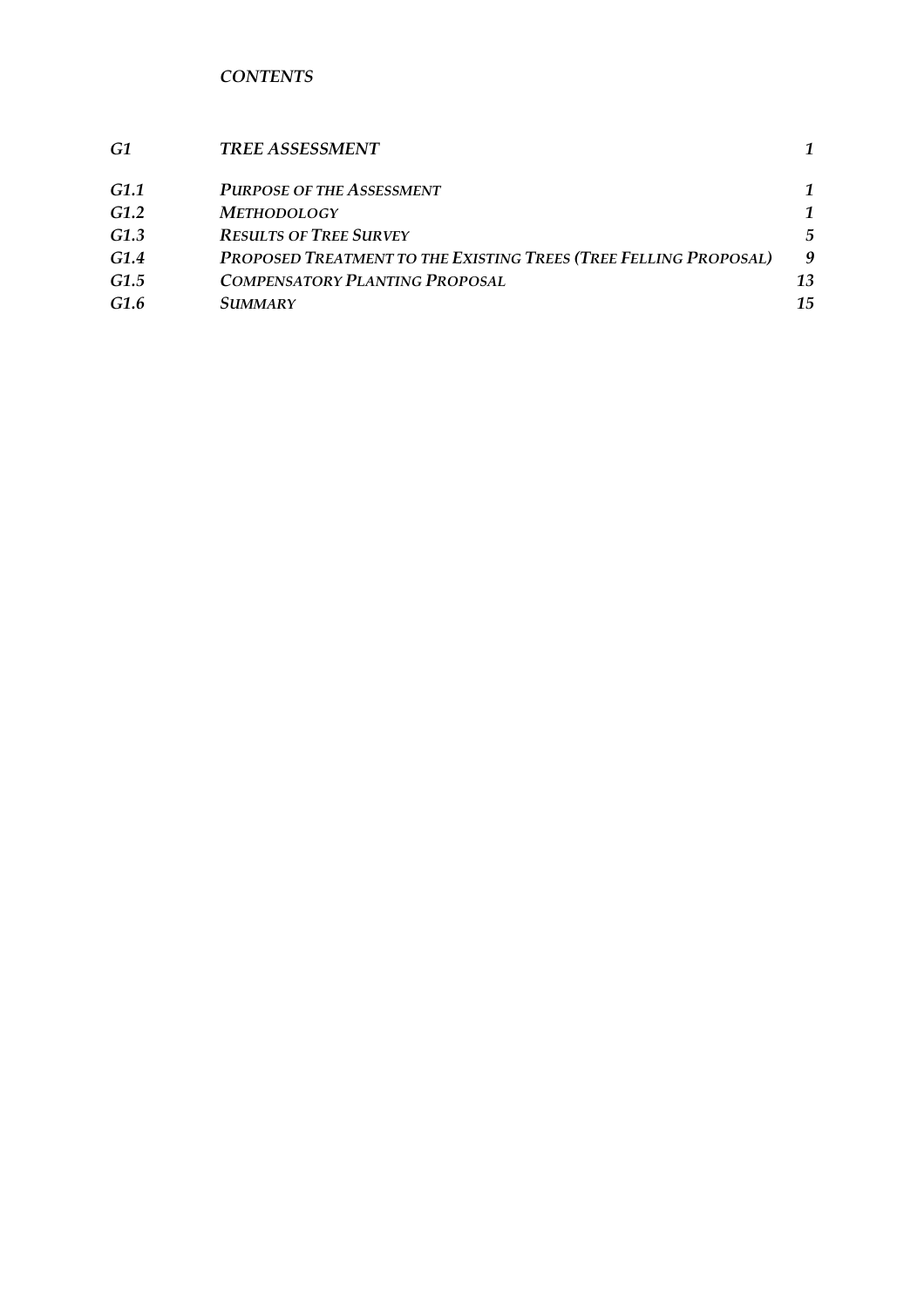#### *G1.1 PURPOSE OF THE ASSESSMENT*

This *Annex* presents the findings of the individual tree surveys conducted within the Development Site and within the Construction Works Boundary of the Sha Lo Tung Road Improvement. A separate tree survey and assessment report will be submitted for the tree felling application during the detailed design stage.

#### *G1.2 METHODOLOGY*

For the purpose of the Tree Surveys within the Development Site and Sha Lo Tung Road, the guidelines from Building Department Practice Note No. 267, AFCD nature Conservation Practice Note 02/2003 "Measurement of Diameter at Breast Height", ETWB Technical Circular No. 3/2006 and Lands Department Practice Note No. 7/2007 have been referred to since there is a mixture of private land and unleased government land. The conservation status of the plant species is referred to the *Forest and Countryside Ordinance* (Cap 96), the International Union for Conservation of Nature and Natural Resources (IUCN) Red List and the China Plant Red Data Book. A plant is considered as a tree if its girth (circumference of the trunk) measures 300 mm (95 mm DBH) or more at a height of 1300 mm above ground level. The tree survey identifies the following attributes of trees:

- Species of plant including the botanical name and common Name;
- Location:
- Height;
- Crown spread;
- Trunk diameter and circumference (measured 1.3 metre from the ground);
- Tree form:
- Health condition;
- Amenity value;
- Survival rate after transplantation;
- Conflict with development;
- Proposed treatment; and
- Brief description and remarks.

The above information on tree attributes of the Development Site and Sha Lo Tung Road is presented in a Tree Survey Schedule (*Appendices G-1* and *G-2*), with tree numbers referring to the number marked on the tree survey plan (*Appendices G-3* and *G-4*)), as well as to the photographic records of individual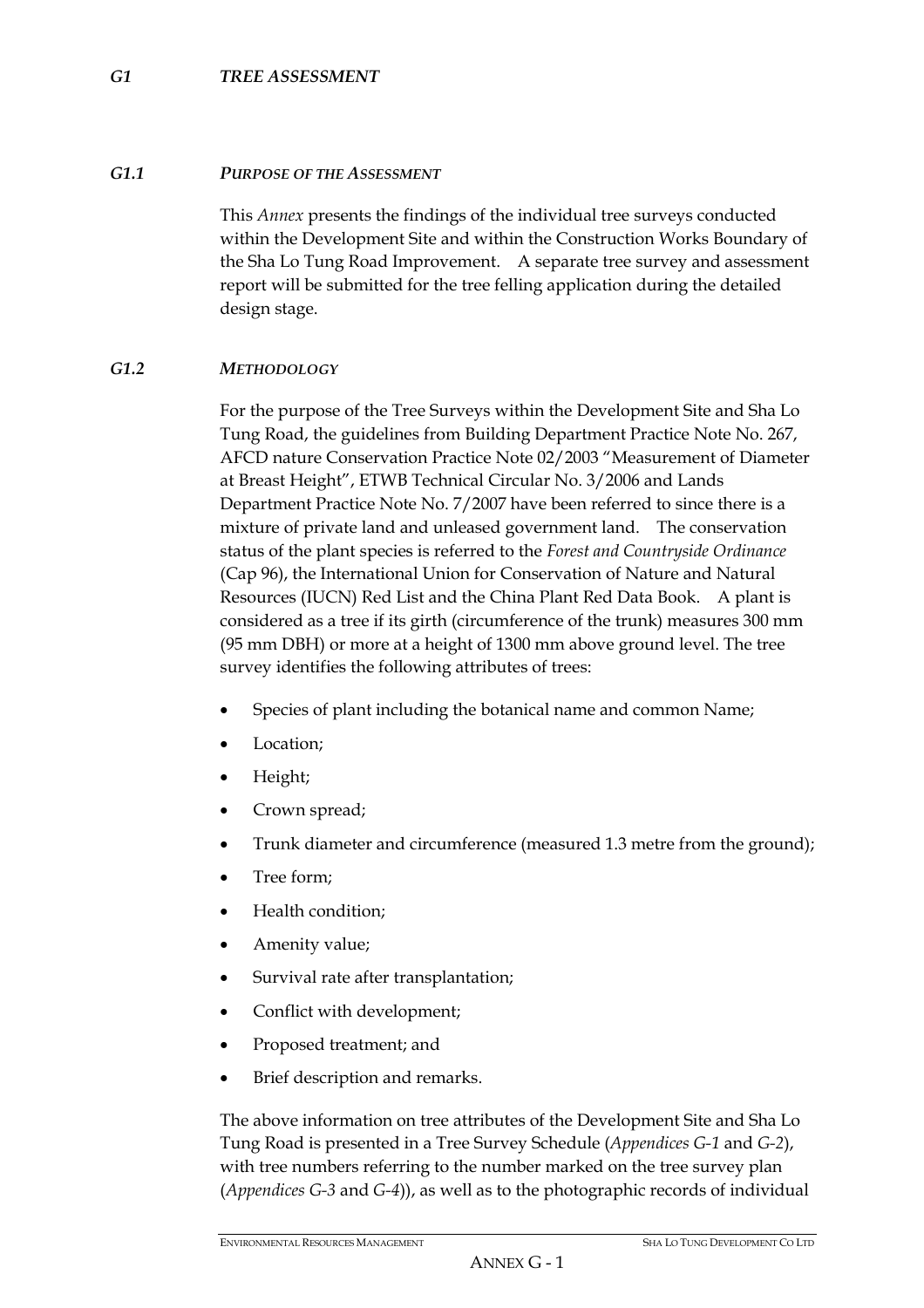trees in *Appendices G-5* and *G-6* respectively. The details of the parameters assessed (presented in the Tree Survey Schedule) are presented in *Table G1*.

| Item                                            | Column in<br><b>Appendices G1</b><br>and $G-2$ | <b>Details</b>                                                                                                                                                                                                                                             |
|-------------------------------------------------|------------------------------------------------|------------------------------------------------------------------------------------------------------------------------------------------------------------------------------------------------------------------------------------------------------------|
| Tree number                                     | А                                              | An identification number given to each individual tree.                                                                                                                                                                                                    |
| Species                                         | B                                              | Botanical Name and Common Name.                                                                                                                                                                                                                            |
| Co-ordinates of<br>the trees                    | C & D                                          | Northing and Easting coordinates of the trees in Hong<br>Kong Grid.                                                                                                                                                                                        |
| Trunk diameter<br>and<br>Trunk<br>circumference | E & F                                          | In meters, measured with 3 m measuring tape at 1.3 m<br>above ground level and computing the trunk<br>circumference by assuming the cross section of trunk is<br>circular. For details refer to the AFCD Nature<br>Conservation Practice Note No. 02/2003. |
| Height                                          | G                                              | In metres, estimated from ground level to the crown of<br>the tree.                                                                                                                                                                                        |
| Crown spread                                    | Н                                              | In metres, estimated the distance between the most far<br>away branches at the top of the tree.                                                                                                                                                            |
| Tree form                                       | I                                              | Graded as Good (G), Fair (F) or Poor (P).                                                                                                                                                                                                                  |
| Health condition                                | J                                              | Graded as Good (G), Fair (F) or Poor (P).                                                                                                                                                                                                                  |
| Amenity value                                   | K                                              | Graded as High (H), Medium (M) or Low (L).                                                                                                                                                                                                                 |
| Survival rate after<br>transplantation          | L                                              | Graded as High (H), Medium (M) or Low (L).                                                                                                                                                                                                                 |
| Conflict with<br>development                    | М                                              | Stated as "Yes-Buildings", "Yes-Road" or "No" for the<br>Appendix G-1 and "Partially-Soil Nailing", "Yes-New<br>Road Alignment/Cut Slope" or "No" for Appendix G-2                                                                                         |
| Proposed<br>Treatment                           | N                                              | Stated as either Retain, Fell or Transplant.                                                                                                                                                                                                               |
| <b>Brief</b> comments<br>and description        | $\Omega$                                       | Brief description on tree characteristics such as insect<br>and fungi infection on trunk etc to give more detailed<br>information on the tree.                                                                                                             |

## *Table G1 Parameters Assessed and Presented in the Tree Survey Schedule*

The Leisure and Cultural Services Department (LSCD), Agriculture, Fisheries and Conservation Department (AFCD) and Housing Department have identified some 500 Old and Valuable Trees (OVTs) on unleased Government land within built-up areas or tourist attractive spots in village areas. Built-up areas include both metro and new town areas but excluding country parks. The criteria used to define whether a tree is an OVT or not, are tree of large size, tree precious or rare species, tree of particularly old age, tree of cultural, historical or memorable significance and tree of outstanding form. Further details regarding identified OVTs can be found on the LSCD website at *http://ovt.lcsd.gov.hk/ovt/intro.jsp?lang=en*.

Aside from the assessment of tree form, health condition and amenity value, all of the criteria listed above are objective measurements (physical characteristic of the tree). The assessment of tree form, health and amenity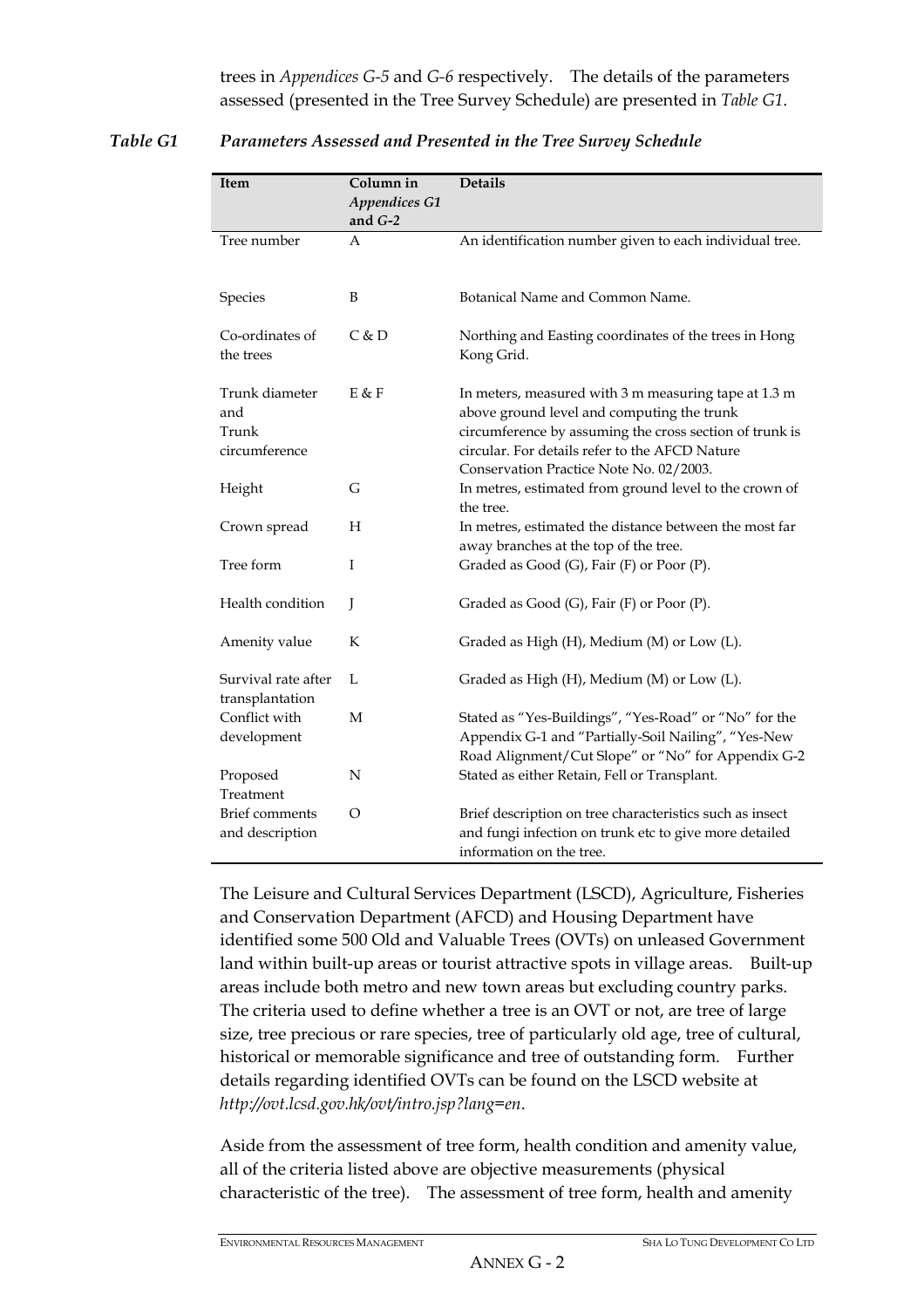value require specific horticultural assessment and the criteria are listed in the following sections.

#### *G1.2.1 Assessment of Tree Form*

With consideration to the degree of balance, branching and the standard form of the species, the value of the tree form is summarized in *Table G2*.

*Table G2 Assessment Criteria for Tree Form* 

| Parameter | Category | Criteria                                                            |
|-----------|----------|---------------------------------------------------------------------|
| Tree form | Good     | Trees with well balanced form, upright, evenly branching, well-     |
|           |          | formed head and generally in accordance with the standard form for  |
|           |          | its species.                                                        |
|           | Fair     | Trees with general balanced form and compensated by loss of         |
|           |          | branches or leaning trunks                                          |
|           | Poor     | Trees with very unbalanced form, leaning, contorted, bending trunk, |
|           |          | suffering from loss of major branches with general damage and       |
|           |          | growing close to adjacent trees.                                    |
|           |          |                                                                     |

#### *G1.2.2 Assessment of Health*

With consideration to the overall condition of the tree foliage, branches and trunk, health conditions of a tree are categorized according to the definitions presented in *Table G3*.

#### *Table G3 Assessment Criteria for Health*

| Parameter | Category | Criteria                                                              |
|-----------|----------|-----------------------------------------------------------------------|
| Health    | Good     | Tree with a low incidence of the less serious features (ie damage and |
|           |          | infection) and a high chance of a fast recovery from such feature.    |
|           | Fair     | Tree with a higher incidence of the less serious features (ie damage  |
|           |          | and infection) and a medium chance of recovery.                       |
|           | Poor     | Trees with more serious health features (ie damage and infection) and |
|           |          | with low chance of recovery, even with remedial measures or, is dead. |

## *G1.2.3 Assessment of Amenity Value*

Amenity value is determined with reference to the size and maturity of the trees, tree form, health condition, scarcity, rarity, ecology and wildlife value, function, and unique characteristics of the individual tree. The definitions of amenity value of a tree are presented in *Table G4*.

## *Table G4 Assessment Criteria for Amenity Value*

| Parameter | Category | Criteria                                                                |  |  |  |
|-----------|----------|-------------------------------------------------------------------------|--|--|--|
| Amenity   | High     | Rare or protected species, fung shui significance or high visual impact |  |  |  |
| value     |          | with good health condition and form.                                    |  |  |  |
|           | Medium   | Rare or protected species, fung shui significance or high visual impact |  |  |  |
|           |          | with poor health condition and form. Common species with average        |  |  |  |
|           |          | health, medium condition and acceptable form.                           |  |  |  |
|           | Low      | Little or non-functional common species with poor health condition      |  |  |  |
|           |          | and poor form.                                                          |  |  |  |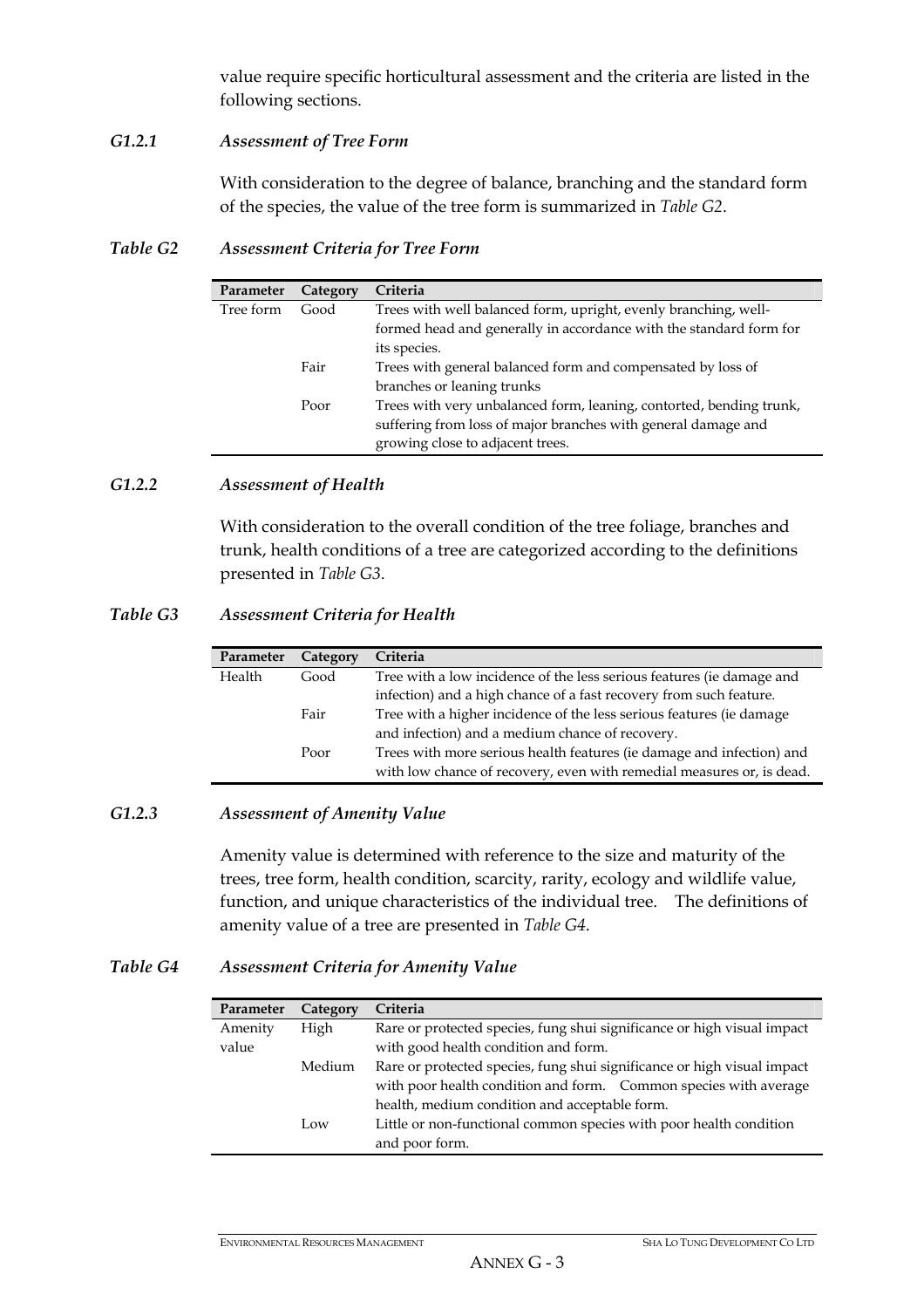## *G1.2.4 Survival Rate after Transplantation*

With consideration of overall condition of tree size, age, health condition, site condition (whether the substratum is soil or rock), branching condition and growth rate, survival rates after transplantation are categorized according to the definitions presented in *Table G5*.

## *Table G5 Assessment Criteria for Survival Rate after Transplantation*

| Parameter       | Category | Criteria                                                            |
|-----------------|----------|---------------------------------------------------------------------|
| Survival rate   | High     | Tree in healthy condition, with optimal site condition for rootball |
| after           |          | formation and high chance of a fast recovery from                   |
| transplantation |          | transplantation.                                                    |
|                 | Medium   | Tree with a higher incidence of the less serious features (ie       |
|                 |          | damage and infection), high chance of complete rootball             |
|                 |          | formation and a medium chance of recovery.                          |
|                 | Low      | Trees with more serious health features (ie damage and infection),  |
|                 |          | low chance of complete rootball formation, old in age and with      |
|                 |          | low chance of recovery, even with remedial measures.                |

#### *G1.2.5 Conflict with the Development*

The location of the trees within the boundary of the Construction Works may be in conflict with the proposed construction works. This is highlighted for each identified tree in *Appendices G-3*.

#### *G1.2.6 Recommendation for Tree Treatment (Proposed Treatment)*

In general, the following definitions are followed with regard to the recommendations for the treatment of each tree:

#### *G1.2.7 Retain*

Trees outside the construction works boundary or of overall good condition are recommended to be retained and will be protected during construction. The feasibility of retaining a tree has been considered with regard to the following:

- In overall good condition including medium amenity value, in good tree form or native species, etc;
- Potential damage to the trees as a result of the work;
- Special contribution to maintain the existing ground; and
- Conflict between tree roots and slope stabilization method.

#### *G1.2.8 Transplant*

Trees with high amenity value are recommended to be transplanted if they cannot be retained. Trees approved to be transplanted will be relocated to a suitable location before the commencement of the construction work according to approval conditions of Government Departments.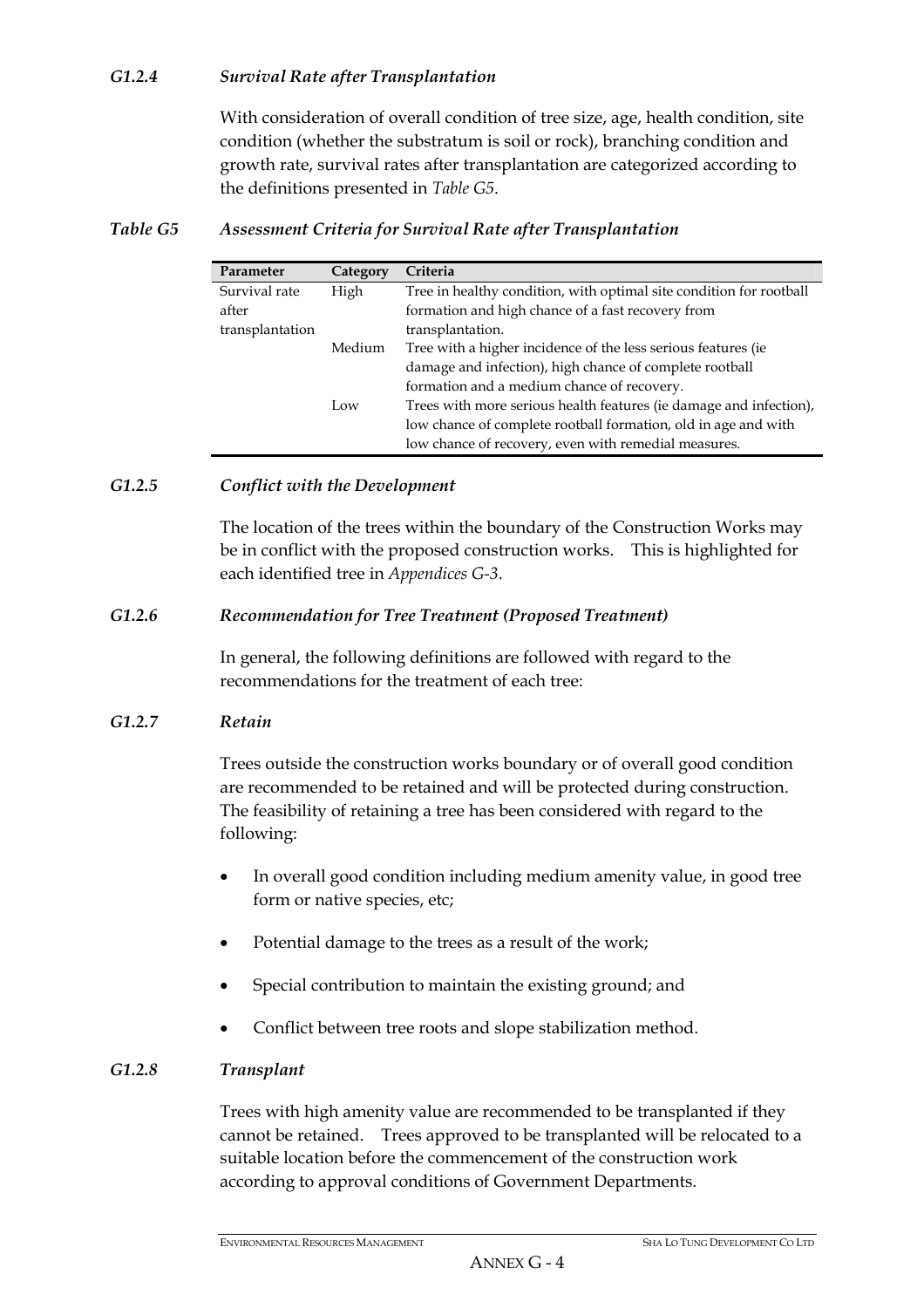In situations where it is not practical or feasible to retain the tree, then trees are considered for transplantation. The assessment of transplanting trees is based on the following information:

- Rarity of the species or protected by Hong Kong laws;
- Distinctiveness trees with high amenity value and high local importance eg fung shui;
- Condition of tree tree with balanced form, good health and high amenity value;
- Maturity younger trees have higher survival rate than mature ones;
- Species characteristics different tree species have different rates of survival after transplantation;
- Rootball feasibility tree growing on loose rocky subbase/slope or adjacent to important utility will not be considered; and
- Access heavy machinery may be required to lift up the tree. Steep slope and rocky terrain may make the operation impossible.

# *G1.2.9 Fell*

Trees in conflict with the proposed development will be felled. The guidance and criteria for the proposed felling of trees are:

- No irreplaceable rare tree species involved;
- Felling of trees would not cause a serious environmental impact;
- The location of the tree is in conflict with the major development;
- A genuine development or traffic need to fell exists, which cannot be reasonably overcome;
- Compensatory planting/replanting to Government satisfaction in all tree felling cases;
- The tree is not unusually large or a fine example of its type; and
- The tree is in poor condition.

# *G1.3 RESULTS OF TREE SURVEY*

# *G1.3.1 Development Site*

The tree surveys within the Tree Survey Boundary including the whole Development Site were carried out during January, February and August 2006, February 2007, June and July 2009. A detailed description of each tree is given in the Tree Survey Schedule in *Appendix G-1* and the locations of each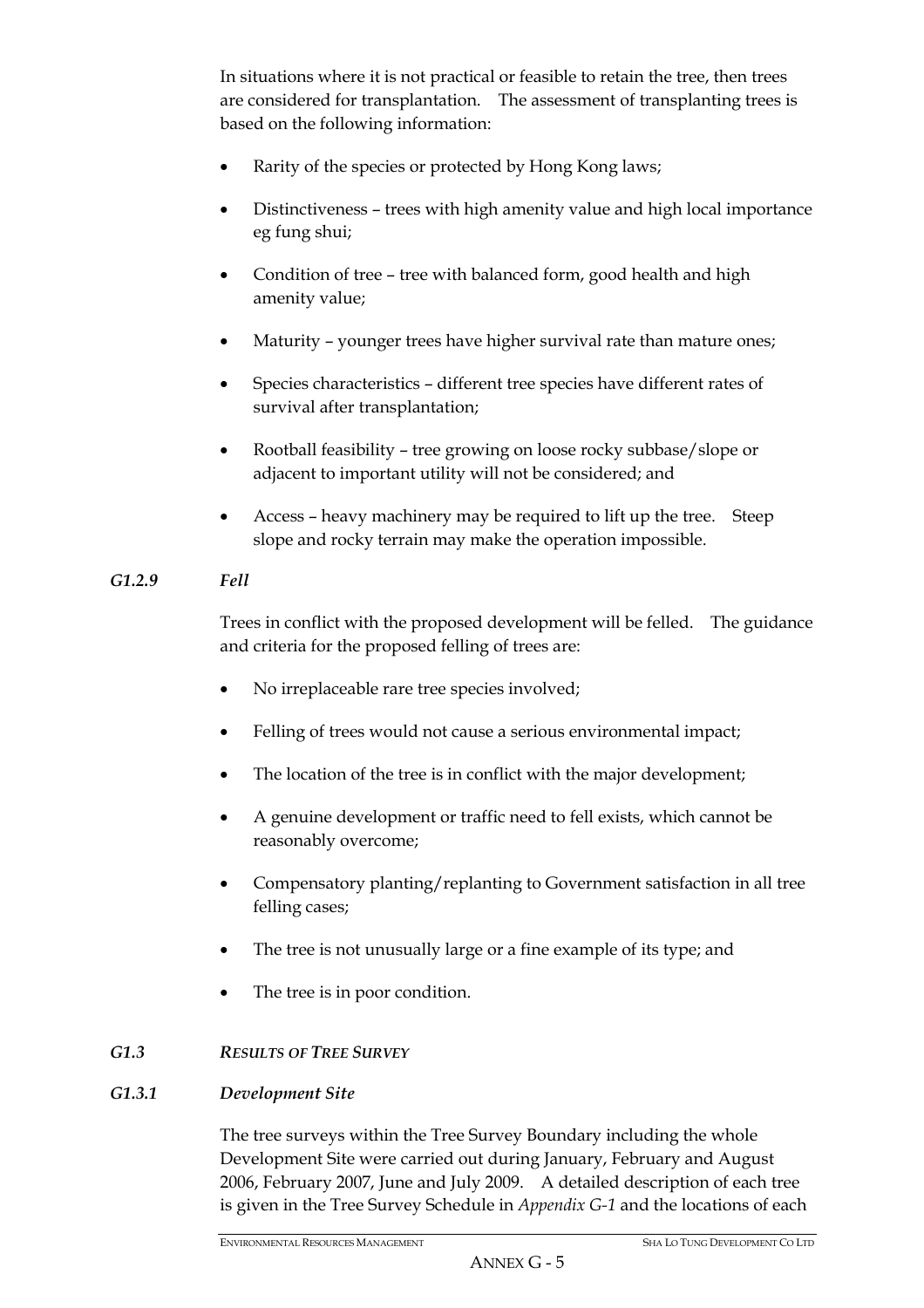individual tree within the site boundary are shown in Tree Survey Plan (*Appendix G-3*), whilst photographic records of individual trees are shown in *Appendix G-5*.

A total of 499 trees were recorded during the tree survey, in which 188 trees recorded within the boundary of the Development Site. It should be noted that the total number of trees included a section of Sha Lo Tung Road (approximately 350 m) located within the Development Site. The tree species were dominated by native fast growing tree species *Schima superba* accompanied by a few native tree species such as *Schefflera heptaphylla, Castanopsis fissa* and *Ilex ficoidea* (*Appendix G-1*). The relative abundance of each tree species is summarized in *Table G6*.

#### *Table G6 The Relative Abundance of Recorded Tree Species during Tree Survey*

| <b>Species</b>                            | Origin | Status in<br><b>Hong Kong</b> | <b>Total Number of</b><br>Individuals within the |
|-------------------------------------------|--------|-------------------------------|--------------------------------------------------|
| Schima superba                            | Native | Common                        | <b>Tree Survey Boundary</b><br>256               |
| Schefflera heptaphylla                    | Native | Very common                   | 61                                               |
| Ilex ficoidea                             | Native | Common                        | 28                                               |
| Castanopsis fissa                         | Native | Common                        | 21                                               |
| Ficus hispida                             | Native | Very common                   | 12                                               |
| Acronychia pedunculata                    | Native | Very common                   | 11                                               |
| Machilus chinensis                        | Native | Common                        | 10                                               |
| Symplocos cochinchinensis var.<br>laurina | Native | Common                        | 9                                                |
| Glochidion hirsutum                       | Native | Common                        | 8                                                |
| Phyllanthus emblica                       | Native | Very common                   | 5                                                |
| Glochidion lanceolarium                   | Native | Common                        | 5                                                |
| Sterculia lanceolata                      | Native | Very common                   | 5                                                |
| Alangium chinense                         | Native | Common                        | 3                                                |
| Rhus succedanea                           | Native | Very common                   | 4                                                |
| Syzgium championii                        | Native | Very common                   | 4                                                |
| Aporusa dioica                            | Native | Very common                   | 3                                                |
| Acacia confusa                            | Exotic | Very common                   | 2                                                |
| Carica papaya                             | Exotic | Common                        | $\overline{2}$                                   |
| Choerospondias axillaris                  | Native | Common                        | 2                                                |
| Cinnamomum camphora                       | Native | Very common                   | 2                                                |
| Ficus variegata                           | Native | Very common                   | 2                                                |
| Glochidion wrightii                       | Native | Common                        | 2                                                |
| Litsea glutinosa                          | Native | Very common                   | 2                                                |
| Ormosia pachycarpa                        | Native | Restricted                    | $\overline{2}$                                   |
| Ormosia semicastrata                      | Native | Common                        | 2                                                |
| Viburnum odoratissimum                    | Native | Common                        | 2                                                |
| Bridelia tomentosa                        | Native | Very common                   | 1                                                |
| Celtis sinensis                           | Native | Common                        | 1                                                |
| Cryptocarya chinensis                     | Native | Common                        | $\mathbf{1}$                                     |
| Ficus virens                              | Native | Very common                   | $\mathbf{1}$                                     |
| Garcinia oblongifolia                     | Native | Common                        | $\mathbf{1}$                                     |
| Glochidion puberum                        | Native | Common                        | $\mathbf{1}$                                     |

ENVIRONMENTAL RESOURCES MANAGEMENT SHA LO TUNG DEVELOPMENT CO LTD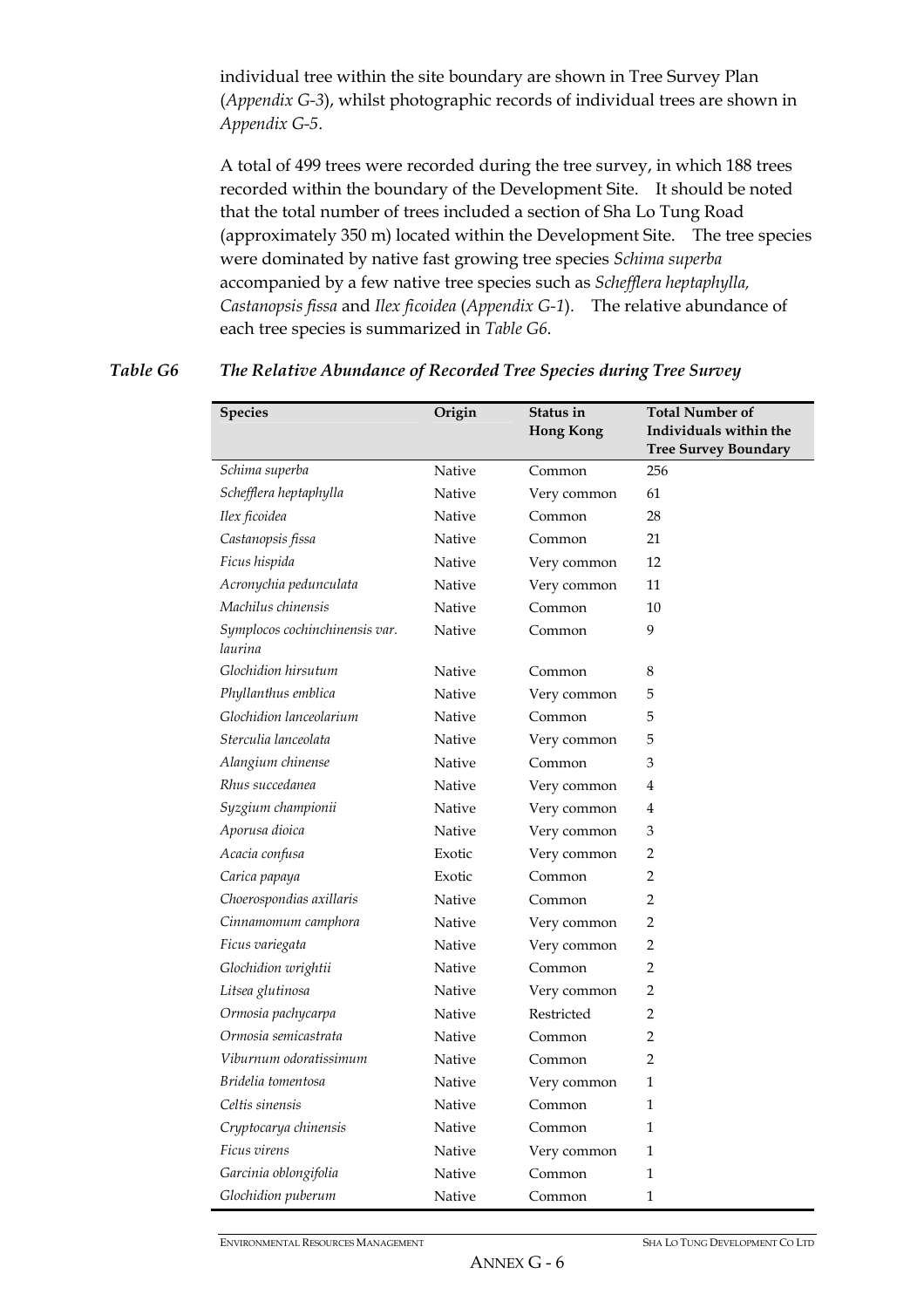| <b>Species</b>           | Origin        | Status in<br><b>Hong Kong</b> | <b>Total Number of</b><br>Individuals within the<br><b>Tree Survey Boundary</b> |
|--------------------------|---------------|-------------------------------|---------------------------------------------------------------------------------|
| Liquidambar formosana    | <b>Native</b> | Very common                   |                                                                                 |
| Melaleuca quinquenervia  | Exotic        | Very common                   |                                                                                 |
| Musa x paradisiaca       | Exotic        | Common                        |                                                                                 |
| Zanthoxylum myriacanthum | <b>Native</b> | Common                        | 1                                                                               |
| Dead Tree                |               |                               | 24                                                                              |
|                          |               | <b>Total</b>                  | 499                                                                             |

Most of the trees are native tree species of secondary woodland in a mature successional stage. None of the surveyed trees were registered as an Old and Valuable Tree (OVT) or potentially registrable as old and valuable trees (Potentially Registrable Trees) or as protected by law or rare or endangered tree species. All the tree species are common or very common in Hong Kong except *Ormosia pachycarpa* which is restricted, listed in the 'Rare and Precious Plants of Hong Kong' and considered as tree species of conservation interest. All of the trees are between 2 and 15 metres in height, of average 8 meters, whilst crown spread was on average 5 meters. Some of the tree species especially *Schima superba, Schefflera heptaphylla, Ilex ficoidea* and *Castanopsis fissa* have reached maturity and they are of medium to high in amenity value. Most of the trees are generally in healthy condition but overcrowded so that the tree forms are poor to fair. All of the identified trees would have medium to low survival rate after transplantation as most are located in an area of steep slope such that there are technical difficulties to form a complete rootball for transplantation. The understorey was relatively bare with some climbers and shrubs such as *Litsea rotundifolia, Psychotria rubra, Ficus microcarpa* and *Gnetum luofuense*.

## *G1.3.2 Road Improvement Works*

The tree survey within Sha Lo Tung Road was carried out during March, April and December 2007, January 2008, June and July 2009. A detailed description of each tree is given in the Tree Survey Schedule in *Appendix G-2* and the locations of each individual tree within the site boundary are shown in Tree Survey Plan (*Appendix G-4*), whilst photographic records of individual trees are shown in *Appendix G-6*.

A total of 673 trees were recorded within the boundary of the Sha Lo Tung Road Improvement during the tree survey. The tree species were dominated by native fast growing tree species *Schima superba* accompanied by a few native tree species such as *Schefflera heptaphylla, Garcinia oblongifolia* and *Cinnamomum camphora* (*Appendix G-2*). The relative abundance of each tree species is summarized in *Table G7*.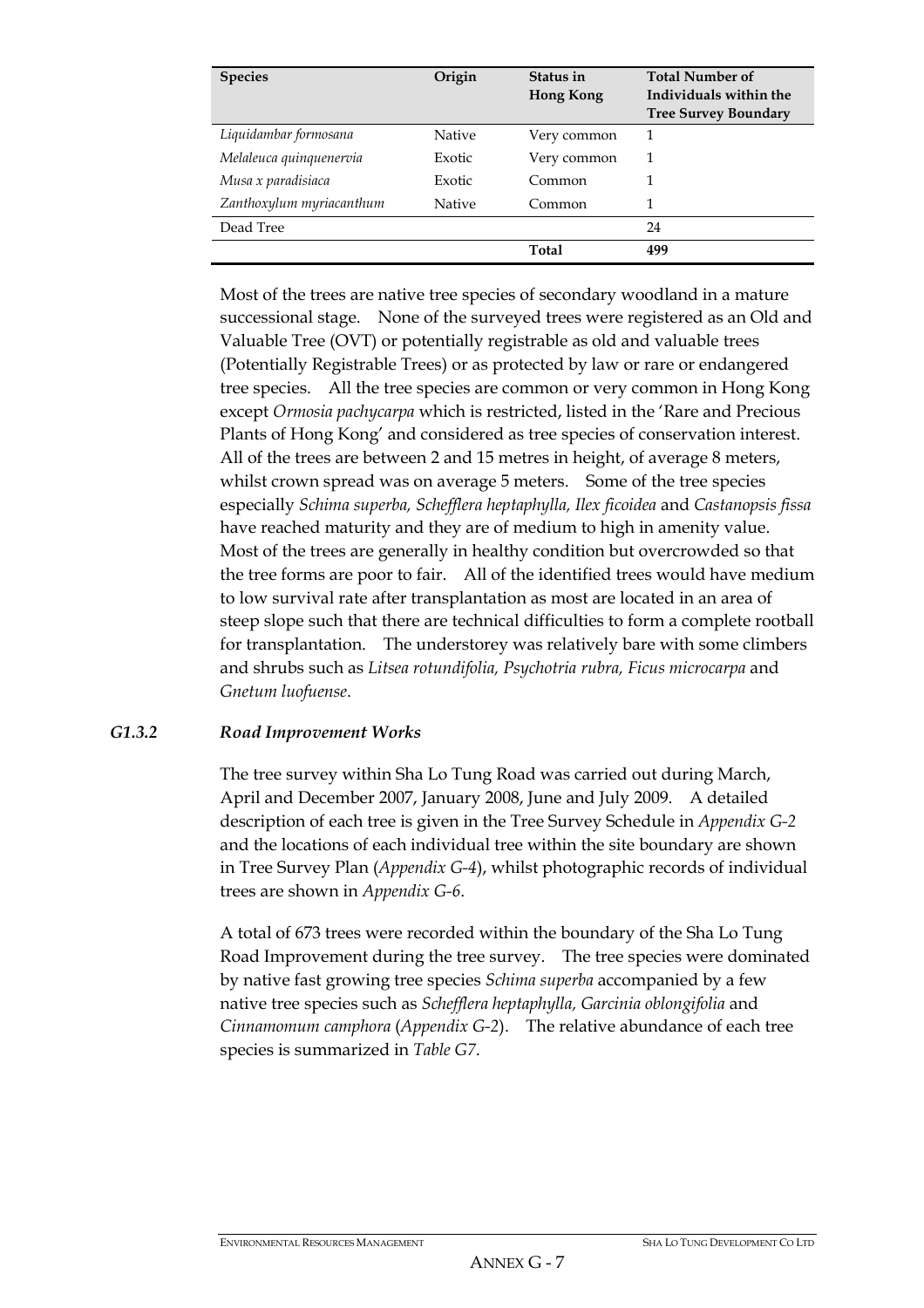| <b>Species</b>           | Origin | <b>Status in Hong Kong</b> | <b>Total</b> |
|--------------------------|--------|----------------------------|--------------|
|                          |        |                            | Number of    |
|                          |        |                            | Individuals  |
| Schima superba           | Native | Common                     | 416          |
| Schefflera heptaphylla   | Native | Very common                | 45           |
| Acacia confusa           | Exotic | Very common                | 23           |
| Aquilaria sinensis       | Native | Protected                  | 20           |
| Garcinia oblongifolia    | Native | Common                     | 20           |
| Cinnamomum camphora      | Native | Very common                | 19           |
| Pinus elliottii          | Exotic | Common                     | 15           |
| Endospermum chinense     | Native | Restricted                 | 10           |
| Alangium chinense        | Native | Common                     | 8            |
| Acronychia pedunculata   | Native | Very common                | 7            |
| Machilus breviflora      | Native | Common                     | 8            |
| Aporusa dioica           | Native | Very common                | 6            |
| Lophostemon confertus    | Exotic | Common                     | 6            |
| Canthium dicoccum        | Native | Common                     | 5            |
| Phyllanthus emblica      | Native | Very common                | 5            |
| Celtis sinensis          | Native | Common                     | 5            |
| Ficus variegata          | Native | Very common                | 4            |
| Ficus hispida            | Native | Very common                | 3            |
| Bridelia tomentosa       | Native | Very common                | 3            |
| Leucaena leucocephala    | Exotic | Very common                | 3            |
| Artocarpus styracifolius | Native | Restricted                 | 2            |
| Cassia fistula           | Exotic | Common                     | 2            |
| Cerbera manghas          | Native | Common                     | 2            |
| Ficus microcarpa         | Native | Very common                | 2            |
| Glochidion macrophylla   | Native | Common                     | 2            |
| Glochidion zeylanicum    | Native | Common                     | 2            |
| Litsea cubeba            | Native | Common                     | 2            |
| Macaranga tanarius       | Native | Very common                | 2            |
| Mallotus paniculatus     | Native | Common                     | 2            |
| Melia azedarach          | Exotic | Common                     | 2            |
| Syzygium levinei         | Native | Common                     | 2            |
| Viburnum odoratissimum   | Native | Common                     | 2            |
| Acacia mangium           | Exotic | Common                     | $\mathbf{1}$ |
| Archidendron clypearia   | Native | Common                     | 1            |
| Casuarina equisetifolia  | Exotic | Very common                | $\mathbf{1}$ |
| Dimocarpus longan        | Exotic | Common                     | $\mathbf{1}$ |
| Helicia cochinchinensis  | Native | Common                     | 1            |
| Microcos paniculata      | Native | Common                     | 1            |
| Mussaenda pubescens      | Native | Common                     | 1            |
| Rhus succedanea          | Native | Very Common                | $\mathbf{1}$ |
| Scolopia chinensis       | Native | Common                     | $\mathbf{1}$ |
| Syzygium hancei          | Native | Very common                | 1            |
| Terminalia catappa       | Exotic | Very common                | 1            |
| Dead Tree                |        |                            | 7            |
|                          |        | Total                      | 673          |

# *Table G7 The Relative Abundance of Recorded Tree species within the boundary of Sha Lo Tung Road*

ENVIRONMENTAL RESOURCES MANAGEMENT SHA LO TUNG DEVELOPMENT CO LTD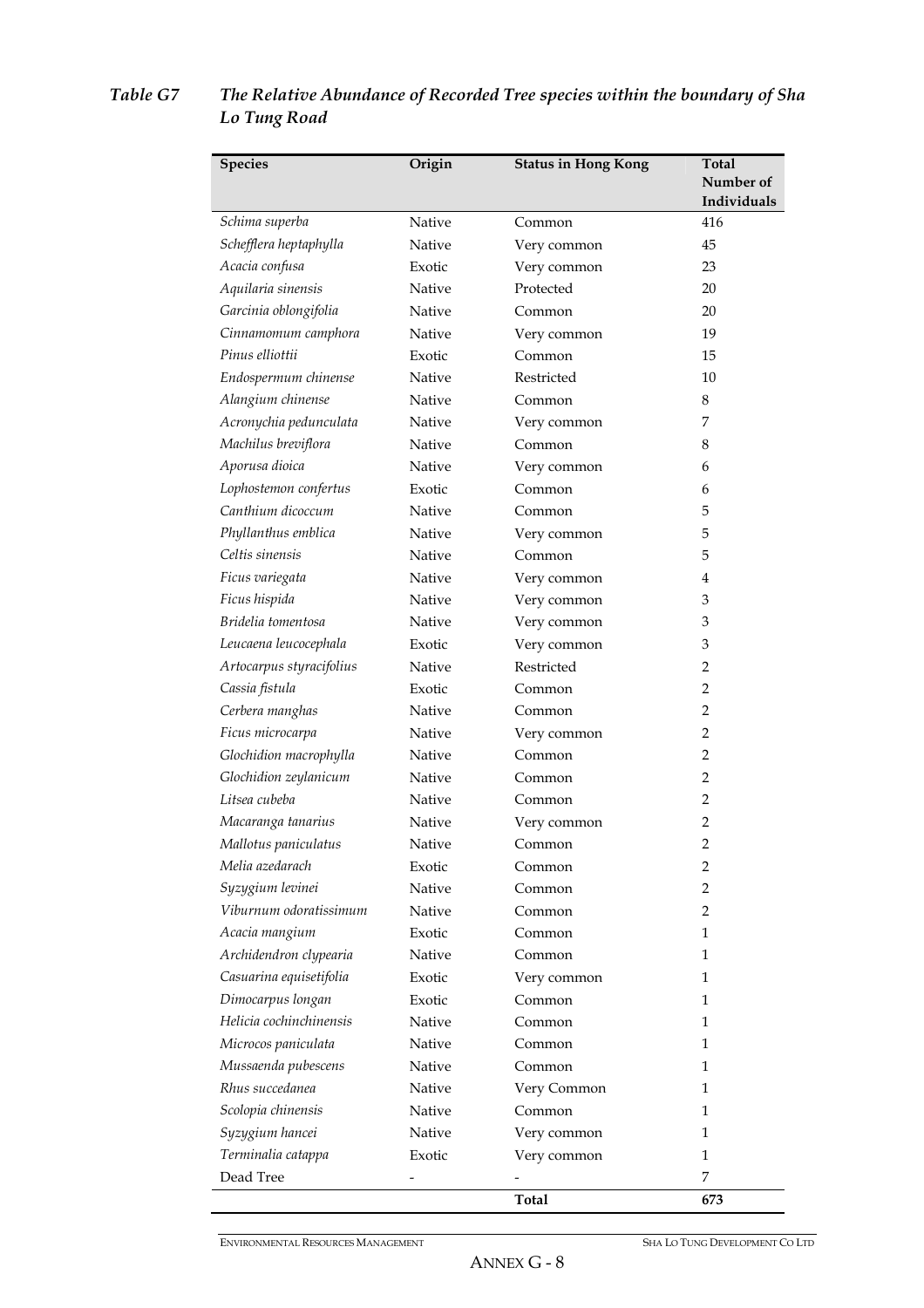Most of the trees found in the secondary woodland (approximately over 30 years old) located at the west of Sha Lo Tung Road were native, while those found in the plantation located at the east of Sha Lo Tung Road were mainly exotic. Climbers were found smothering some of the trees, especially in the secondary woodland, which resulted in poor tree form and/or health condition of the affected trees. Most of the native tree species especially *Schima superba* and *Cinnamomum camphora* have reached maturity. Some of them showed poor tree form due to overcrowding impeding their growth. The understorey of secondary woodland was densely occupied by some native shrubs species including *Litsea rotundifolia* and *Psychotria rubra.*

None of the surveyed trees were registered as an Old and Valuable Tree (OVT) or potentially registrable as old and valuable trees (Potentially Registrable Trees) or as protected by law in Hong Kong. No rare or endangered tree species were recorded except a tree species of conservation interest, Incense Tree *Aquilaria sinensis,* which is protected in the People's Republic of China (PRC). All of the trees were between 1.5 and 18 metres in height, of average 9 meters, whilst crown spread was on average 5 meters.

The survival rate of surveyed trees after transplantation, in particular the native tree species, is expected to be low due to the steep terrain of the site, which may result in difficulties to form a complete rootball during transplantation.

## *G1.4 PROPOSED TREATMENT TO THE EXISTING TREES (TREE FELLING PROPOSAL)*

## *G1.4.1 Development Site*

Efforts have been made by the Project Team to minimize the number of trees to be disturbed by the development through the consideration of modifications to the Master Layout Plan (details refer to *Section 3*), which are summarised as follows:

- Provision of a minimum additional 20 m wide non-building buffer from the Sha Lo Tung SSSI to preserve the existing trees in the secondary woodland;
- Maximising the utilisation of the existing profile and natural topography so as to minimize the disturbance to existing trees by construction runoff and vegetation removal;
- Location of facilities away from the secondary woodlands within Sha Lo Tung SSSI and stream, so as to minimise the disturbance to existing trees;
- Proposed Master Layout Plan with the least impacts towards the existing trees in the secondary woodland (in particularly the mature individuals); and
- Minimising the footprint of the temporary access road within the Development Site.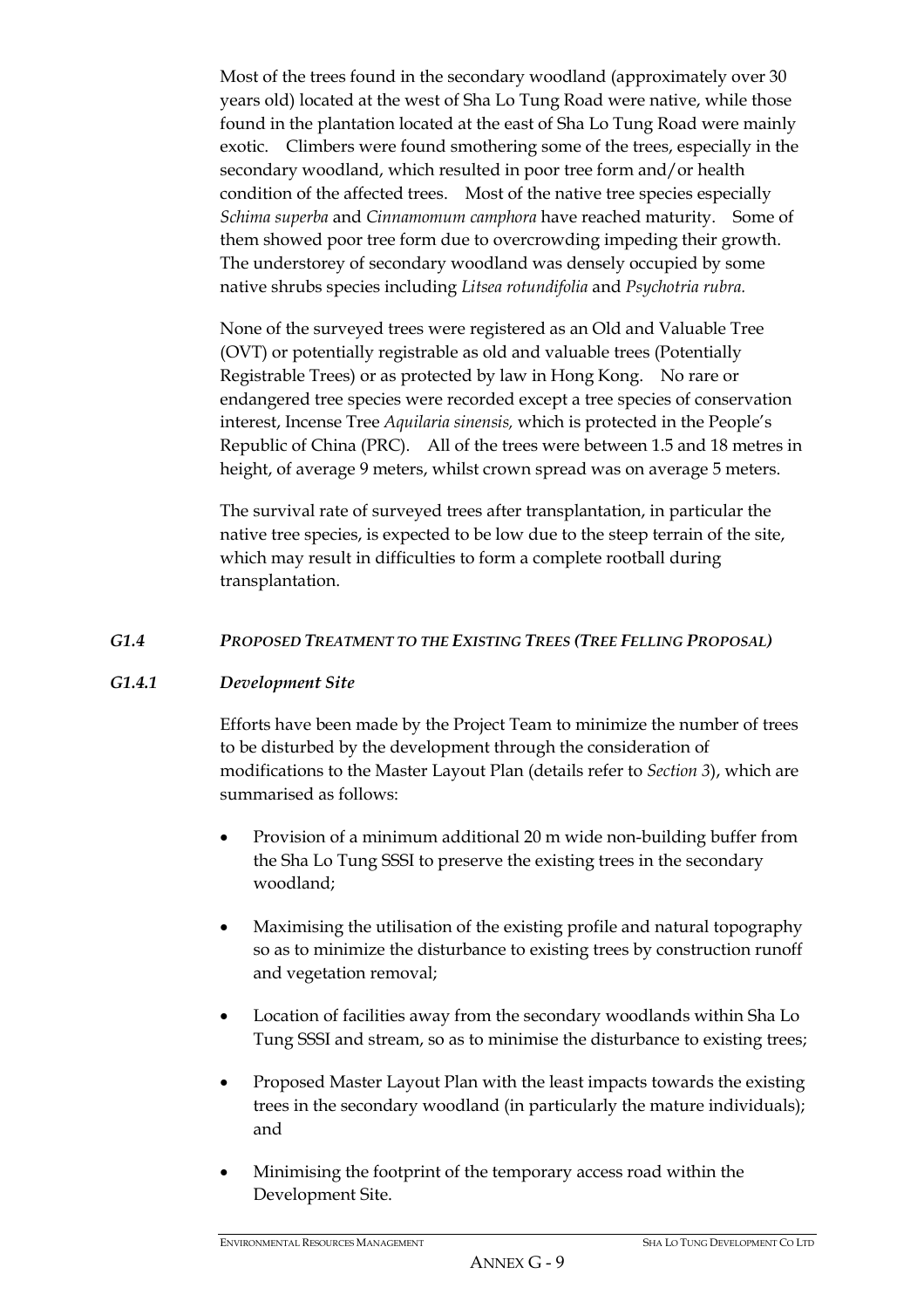Big and mature trees have been avoided by relocating the infrastructure within the Development Site. However, there is the unavoidable need for construction of infrastructure within the Development Site. In view of the conflict with the construction work and the rough terrain of the Development Site, the impacted trees within the Development Site are required to be removed through felling or transplantation to non-impacted areas or, where possible, retained on site (*Appendix G-3*). The recommendations on the existing trees within the Development Site as a result of the tree survey are listed in detail in the Tree Survey Schedule and are summarized in *Table G8*.

*Table G8 Proposed Treatment for the Recorded Tree species within the Tree Survey Boundary (Bolded - Hairy Fruited Ormosia Tree* **Ormosia pachycarpa** *is considered as Tree Species of Conservation)* 

| <b>Species</b>                            | <b>Proposed Treatment</b> |                         |            |  |
|-------------------------------------------|---------------------------|-------------------------|------------|--|
|                                           | <b>Fell</b>               | Retain                  | Transplant |  |
| Acacia confusa                            |                           | 2                       |            |  |
| Acronychia pedunculata                    |                           | 11                      |            |  |
| Alangium chinense                         |                           | $\mathfrak{B}$          |            |  |
| Aporusa dioica                            | $\overline{2}$            | $\mathbf{1}$            |            |  |
| Bridelia tomentosa                        | $\mathbf{1}$              |                         |            |  |
| Carica papaya                             |                           | $\overline{2}$          |            |  |
| Castanopsis fissa                         |                           | 21                      |            |  |
| Celtis sinensis                           |                           | $\mathbf{1}$            |            |  |
| Choerospondias axillaris                  |                           | $\overline{2}$          |            |  |
| Cinnamomum camphora                       |                           | 2                       |            |  |
| Cryptocarya chinensis                     |                           | 1                       |            |  |
| Ficus hispida                             | 4                         | 8                       |            |  |
| Ficus variegata                           |                           | 2                       |            |  |
| Ficus virens                              |                           | $\mathbf{1}$            |            |  |
| Garcinia oblongifolia                     |                           | 1                       |            |  |
| Glochidion hirsutum                       | $\mathbf{1}$              | 7                       |            |  |
| Glochidion lanceolarium                   | 2                         | 3                       |            |  |
| Glochidion puberum                        | 1                         |                         |            |  |
| Glochidion wrightii                       | $\overline{2}$            |                         |            |  |
| Ilex ficoidea                             |                           | 28                      |            |  |
| Liquidamber formosana                     | $\mathbf{1}$              |                         |            |  |
| Litsea glutinosa                          |                           | $\overline{2}$          |            |  |
| Machilus chinensis                        |                           | 10                      |            |  |
| Melaleuca quinquenervia                   |                           | $\mathbf{1}$            |            |  |
| Musa x paradisiaca                        |                           | $\mathbf{1}$            |            |  |
| Ormosia pachycarpa                        |                           | 2                       |            |  |
| Ormosia semicastrata                      |                           | 2                       |            |  |
| Phyllanthus emblica                       | 2                         | 3                       |            |  |
| Rhus succedanea                           | $\mathbf{1}$              | 3                       |            |  |
| Schefflera heptaphylla                    | 3                         | 58                      |            |  |
| Schima superba                            | 14                        | 242                     |            |  |
| Sterculia lanceolata                      |                           | 5                       |            |  |
| Symplocos cochinchinensis var.<br>laurina | $\mathbf 1$               | 8                       |            |  |
| Syzygium championii                       |                           | $\overline{\mathbf{4}}$ |            |  |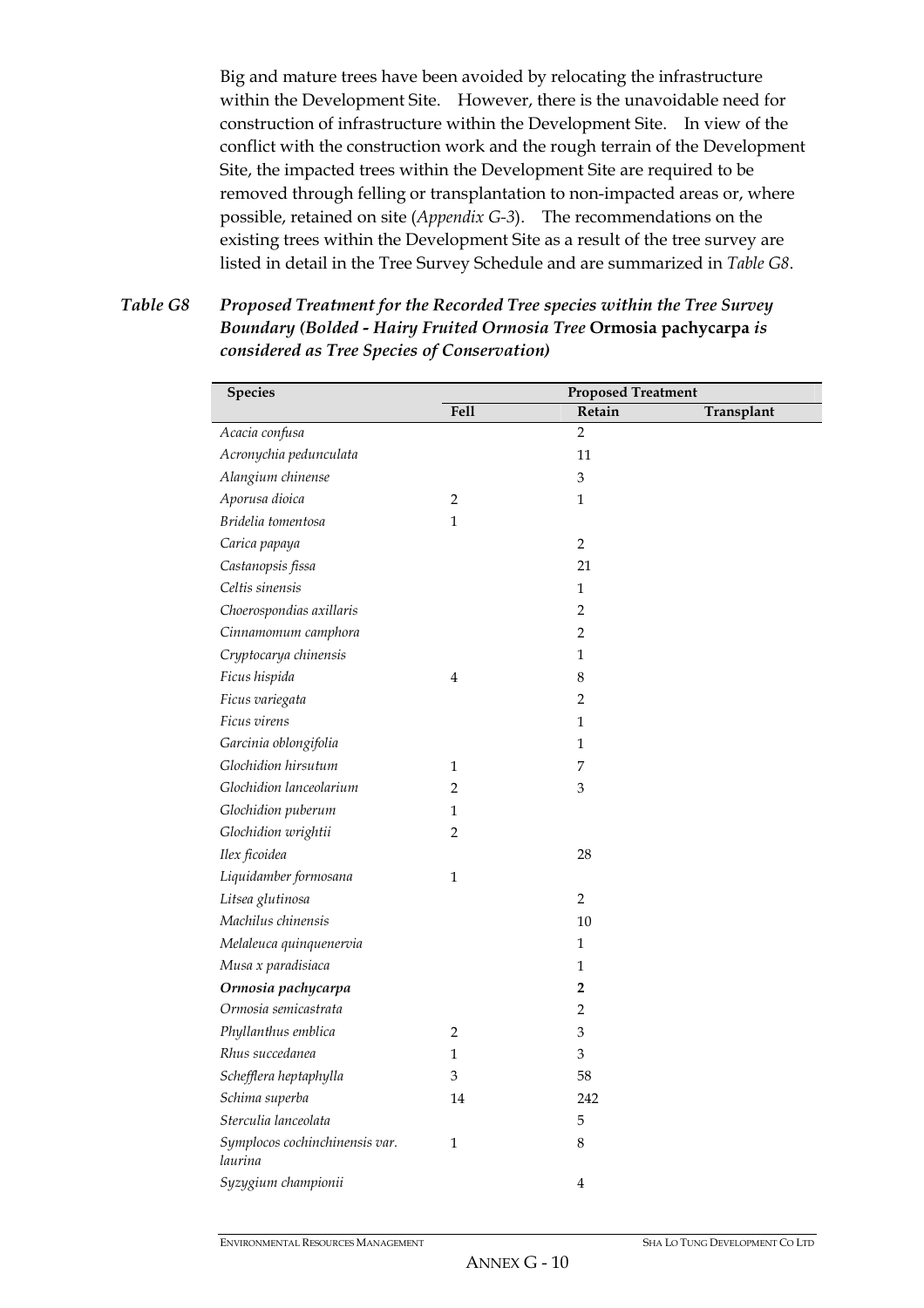| <b>Species</b>           | <b>Proposed Treatment</b> |        |            |  |
|--------------------------|---------------------------|--------|------------|--|
|                          | Fell                      | Retain | Transplant |  |
| Viburnum odoratissimum   |                           |        |            |  |
| Zanthoxylum myriacanthum |                           |        |            |  |
| Dead Tree                |                           | フフ     |            |  |
| Total                    | 37                        | 462    |            |  |

Of the total of 499 trees surveyed, 35 (2 dead trees not included) are recommended to be felled while 462 individuals will be retained. The tree species of conservation interest Hairy Fruited Ormosia Tree *Ormosia pachycarpa* is recommended to be retained. Among the 35 trees to be felled, the loss of 10 trees (2 dead trees excluded) are due to the site formation for the development, including the Nature Interpretation Centre, Multi-Cultural Education Retreat cum Columbarium, and the remaining 25 trees are due to the Sha Lo Tung Road Improvement (approximately 350 m) located within the Development Site.

It should be noted that the assessment has taken into account all of the footprint areas required for the construction site formation, not just the Master Layout Plan. All of the trees recommended to be felled were located on slopes where it was technically not feasible to conduct transplantation for formation of complete rootball and ensure the survival rate of transplanted trees. In addition, trees located on slopes were overcrowded so the formation of a rootball of sufficient size (approximately 10 times the trunk DBH) was not feasible and may disturb the roots of other trees in close proximity. None of the trees proposed to be felled within the Development Site are OVTs or of high amenity value. To compensate for the proposed tree felling, the Project will include a compensatory planting proposal to be implemented as shown in the following section.

## *G1.4.2 Road Improvement Works*

Effort has been made by the Project Team to reduce the number of trees to be impacted (details refer to *Section 3*), which is summarised as follows:

- The new vertical road profile will mainly follow the existing profile so as to reduce the disturbance to the existing trees;
- The road would be widened mainly by cutting the eastern uphill slope to avoid the dense trees identified at the west of the road; and,
- Disturbance to existing trees on soil nailing areas along the road will be avoided.

A balance has been made between the preservation of trees and the concern of road safety of Sha Lo Tung Road, taking into consideration the minimum requirement of road width, the need for a pedestrian path and the adequacy of passing bays along the Road. In view of the conflict with the improvement works along Sha Lo Tung Road and the steep slopes at both sides, approximately 301 trees within the new road alignment and cut slope areas may be affected (*Appendix G-4*). It should be noted that a further 219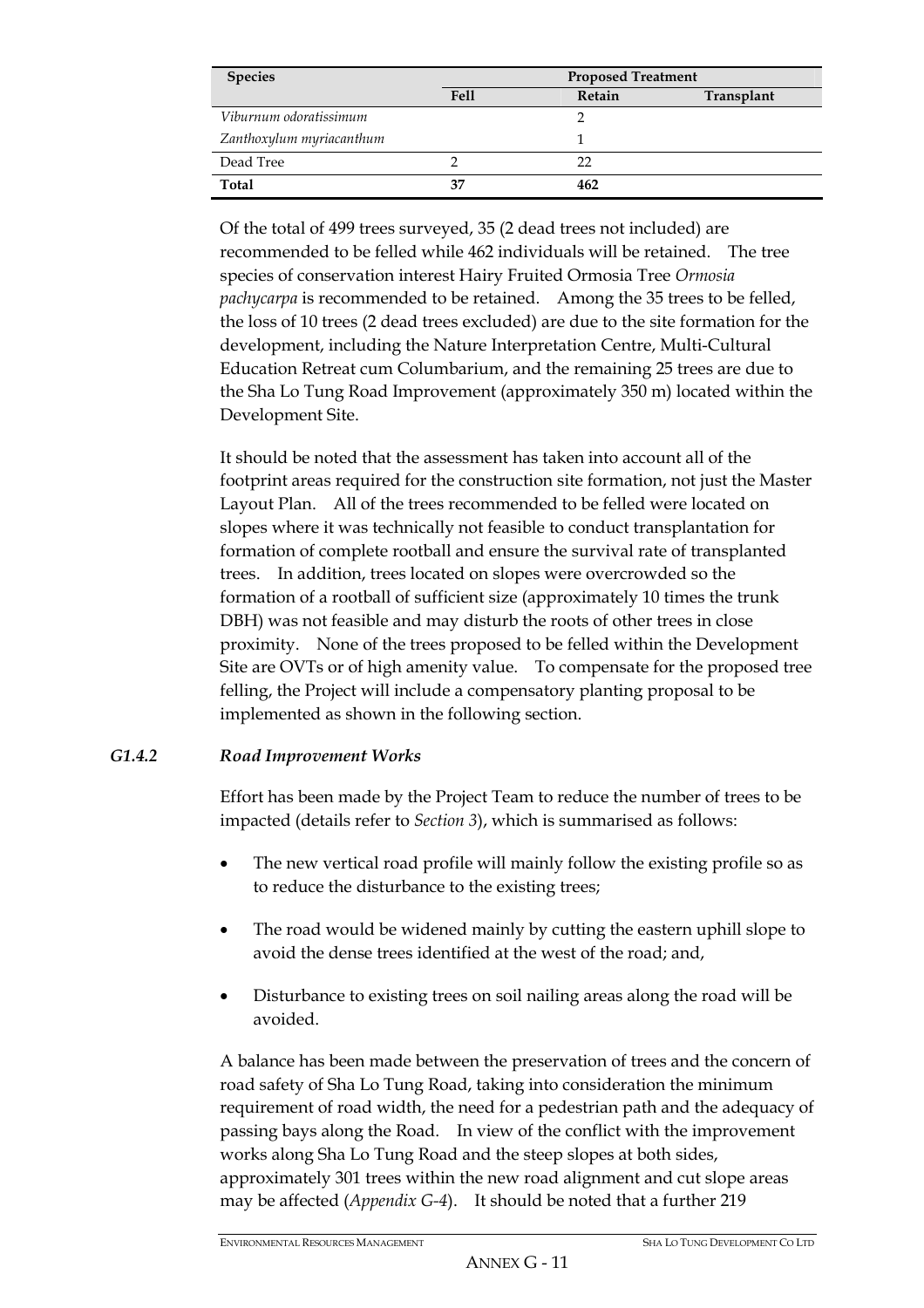identified trees are located within the potential soil nailing areas and their impacts from soil nailing work could be avoided after detailed site investigation.

Of the total of 673 trees surveyed, 301 (of which 2 are dead trees) are recommended to be felled while 368 individuals will be retained and four individuals will be transplanted. Among the 301 trees to be felled, all of them were located on slopes where it was technically not feasible to conduct transplantation for formation of complete rootball and ensure the survival rate of transplanted trees. In addition, trees located on slopes were overcrowded so the formation of a rootball of sufficient size (approximately 10 times the trunk DBH) was not feasible and may disturb the roots of other trees in close proximity. None of the trees proposed to be felled within the Sha Lo Tung Road Improvement area are OVTs or of high amenity value. The plant species of conservation interest Incense Tree *Aquilaria sinensis* is either recommended to be retained (16 individuals) or transplanted (4 individuals) to a non-impacted area. To compensate for the proposed tree felling, the Project will include a compensatory planting proposal to be implemented as shown in the following section.

*Table G9 Proposed Treatment for the Recorded Tree species along the Sha Lo Tung Road (Bolded - Incense Tree* **Aquilaria sinensis** *is considered as Tree Species of Conservation)* 

| <b>Species</b>           |                | <b>Proposed Treatment</b> |            |
|--------------------------|----------------|---------------------------|------------|
|                          | <b>Fell</b>    | Retain                    | Transplant |
| Acacia confusa           | 22             | $\mathbf{1}$              |            |
| Acacia mangium           | 1              |                           |            |
| Acronychia pedunculata   | 3              | $\overline{4}$            |            |
| Alangium chinense        | 5              | 3                         |            |
| Aporusa dioica           | $\overline{4}$ | $\overline{2}$            |            |
| Aquilaria sinensis       |                | 16                        | 4          |
| Archidendron clypearia   |                | $\mathbf{1}$              |            |
| Artocarpus styracifolius |                | $\overline{2}$            |            |
| Bridelia tomentosa       | 3              |                           |            |
| Canthium dicoccum        | 3              | $\overline{2}$            |            |
| Cassia fistula           | 1              | $\mathbf{1}$              |            |
| Casuarina equisetifolia  | 1              |                           |            |
| Celtis sinensis          | $\overline{4}$ | $\mathbf{1}$              |            |
| Cerbera manghas          |                | $\overline{2}$            |            |
| Cinnamomum camphora      | 9              | 10                        |            |
| Dimocarpus longan        | 1              |                           |            |
| Endospermum chinense     | 4              | 6                         |            |
| Ficus hispida            | 1              | $\overline{2}$            |            |
| Ficus microcarpa         | 2              |                           |            |
| Ficus variegata          | 3              | $\mathbf{1}$              |            |
| Garcinia oblongifolia    | 3              | 17                        |            |
| Glochidion macrophylla   | $\overline{2}$ |                           |            |
| Glochidion zeylanicum    |                | $\overline{2}$            |            |
| Helicia cochinchinensis  |                | $\mathbf{1}$              |            |
| Leucaena leucocephala    |                | 3                         |            |
| Litsea cubeba            | $\overline{2}$ |                           |            |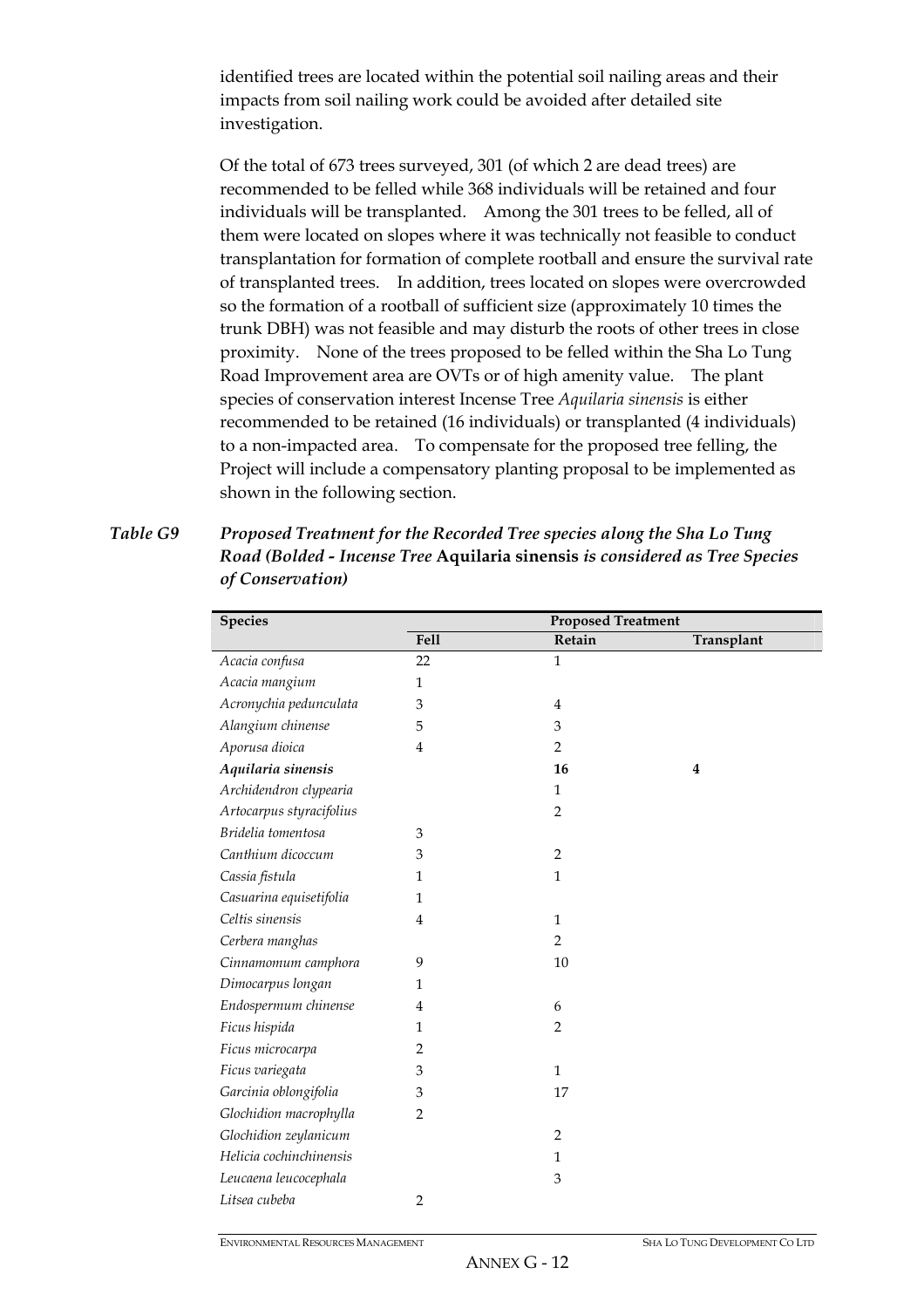| <b>Species</b>         | <b>Proposed Treatment</b> |                |            |
|------------------------|---------------------------|----------------|------------|
|                        | <b>Fell</b>               | Retain         | Transplant |
| Lophostemon confertus  | 6                         |                |            |
| Macaranga tanarius     | 1                         | 1              |            |
| Machilus breviflora    | 3                         | 5              |            |
| Mallotus paniculatus   | 2                         |                |            |
| Melia azedarach        | $\overline{2}$            |                |            |
| Microcos paniculata    | 1                         |                |            |
| Mussaenda pubescens    | 1                         |                |            |
| Phyllanthus emblica    |                           | 5              |            |
| Pinus elliottii        | 15                        |                |            |
| Rhus succedanea        |                           | 1              |            |
| Schefflera heptaphylla | 21                        | 24             |            |
| Schima superba         | 169                       | 247            |            |
| Scolopia chinensis     | 1                         |                |            |
| Syzgium hancei         | 1                         |                |            |
| Syzygium levinei       | 1                         | $\mathbf{1}$   |            |
| Terminalia catappa     | 1                         |                |            |
| Viburnum odoratissimum |                           | $\overline{2}$ |            |
| Dead Tree              | $\overline{2}$            | 5              |            |
| Total                  | 301                       | 368            | 4          |

#### *G1.5 COMPENSATORY PLANTING PROPOSAL*

#### *G1.5.1 Development Site*

The Compensatory Planting Proposal has taken into consideration the immediate greening effect of the disturbed area and proper location of the planting of trees.

Some of the affected trees, such as *Ficus variegata, Ficus hispida* and *Acronychia pedunculata*, are native tree species and are not commercially available in the market. Those species are therefore recommended to be replaced by commercially available native trees species including *Celtis sinensis, Schefflera heptaphylla, Liquidambar formosana* and *Schima superba* for the compensatory planting. In view of loss of native tree species, the loss of 35 trees (within the Development Site, including a section of approximately 350 m of Sha Lo Tung Road) will be compensated on-site by planting native heavy standard size tree at a ratio of minimum 3:1, which shall total 105 heavy standard size trees. The exact number of compensatory trees will subject to results of Tree Felling Application.

This provides 29 more trees than the loss of aggregate DBH of felled trees (The aggregate DBH of the felled trees was 7.52 m (dead trees excluded) and if they would have been compensated by heavy standard size trees with 0.1m in DBH, then a total of 76 heavy standard size trees would have been required for compensation planting). The native tree species *Schima superba* was recorded as the dominant tree species within the Development Site and will be the dominant tree species to be felled. It is recommended to maintain the dominant percentage of *Schima superba* in the compensatory planting proposal to 25%. The proposed planting matrix is presented in *Table G.10*.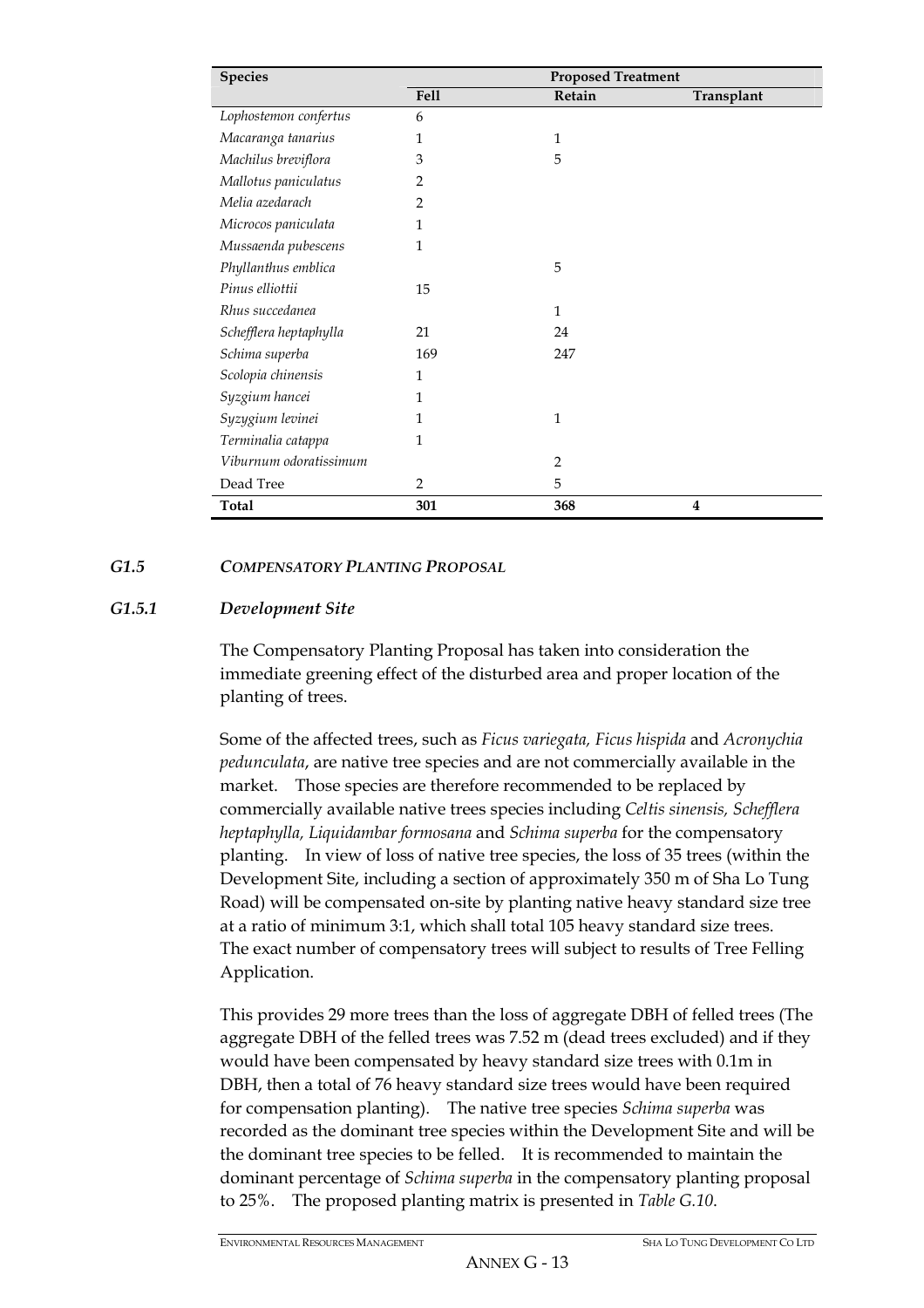The arrangement of the on-site compensatory tree planting, ie tree mix and exact location, will be subject to the detailed landscape design. The newly planted trees will be maintained by the Contractor for 24 months after planting and any dead trees found during the maintenance period will be replaced by healthy plants of the same species and same size.

| <b>Species</b>         | $\%$ to be Planted | <b>Size</b>    | <b>Planting Distance</b> |
|------------------------|--------------------|----------------|--------------------------|
| Castanopsis fissa      | 9.5                | Heavy standard | 4.5 m apart              |
| Ficus microcarpa       | 9.5                | Heavy standard | 4.5 m apart              |
| Liquidamber formosana  | 9.5                | Heavy standard | 4.5 m apart              |
| Schefflera heptaphylla | 9.5                | Heavy standard | 4.5 m apart              |
| Schima superba         | 33.5               | Heavy standard | 4.5 m apart              |
| Cinnamomum camphora    | 9.5                | Heavy standard | 4.5 m apart              |
| Camellia hongkongensis | 9.5                | Heavy standard | 4.5 m apart              |
| Cinnamomum bumanni     | 9.5                | Heavy standard | 4.5 m apart              |

#### *Table G10 Proposed Native Species to be Used for Compensatory Planting for The Development Site*

## *G1.5.2 Sha Lo Tung Road Improvement Work*

In view of native plant species to be lost, the loss of 301 trees due to the Sha Lo Tung Road Improvement (excluding the section located within the Development Site) will be mitigated by compensatory planting at a minimum ratio of 3:1, which shall be in total 903 standard or light standard size trees (standard size trees will be planted on sloping terrain as they have better survival rate after planting and establish faster). This provides 239 more trees than the loss of aggregate DBH of felled trees (The aggregate DBH of the felled tree was 66.36 m and if they would have been compensated by heavy standard size tree with 0.1m in DBH, then a total of 664 heavy standard size trees would have been required for compensation planting). The exact number of compensatory trees will subject to the results of Tree Felling Application.

No trees are assumed to be affected by the soil nailing works; and this will be confirmed after detailed site investigation and review of the requirement of soil nailing. The compensatory planting of 903 trees will be planted on-site, either at the new cut slope along the road or within the Development Site or the Ecological Reserve. The native tree species *Schima superba* was recorded as the dominant tree species within the road improvement work areas and will be the dominant tree species to be felled, it is recommended to maintain the dominant percentage of *Schima superba* in the compensatory planting proposal to 25%.

The proposed planting matrix is presented in *Table G11*. The arrangement of the on-site compensatory tree planting, ie tree mix and exact location, will be subject to the detailed landscape design. It is noted that the terrain is such that heavy standard trees may not be a feasible size to use along the road and hence light standard size trees will be used instead and the exact number of light standard size trees to be used will be determined in the detailed landscape design. The newly planted trees will be maintained by the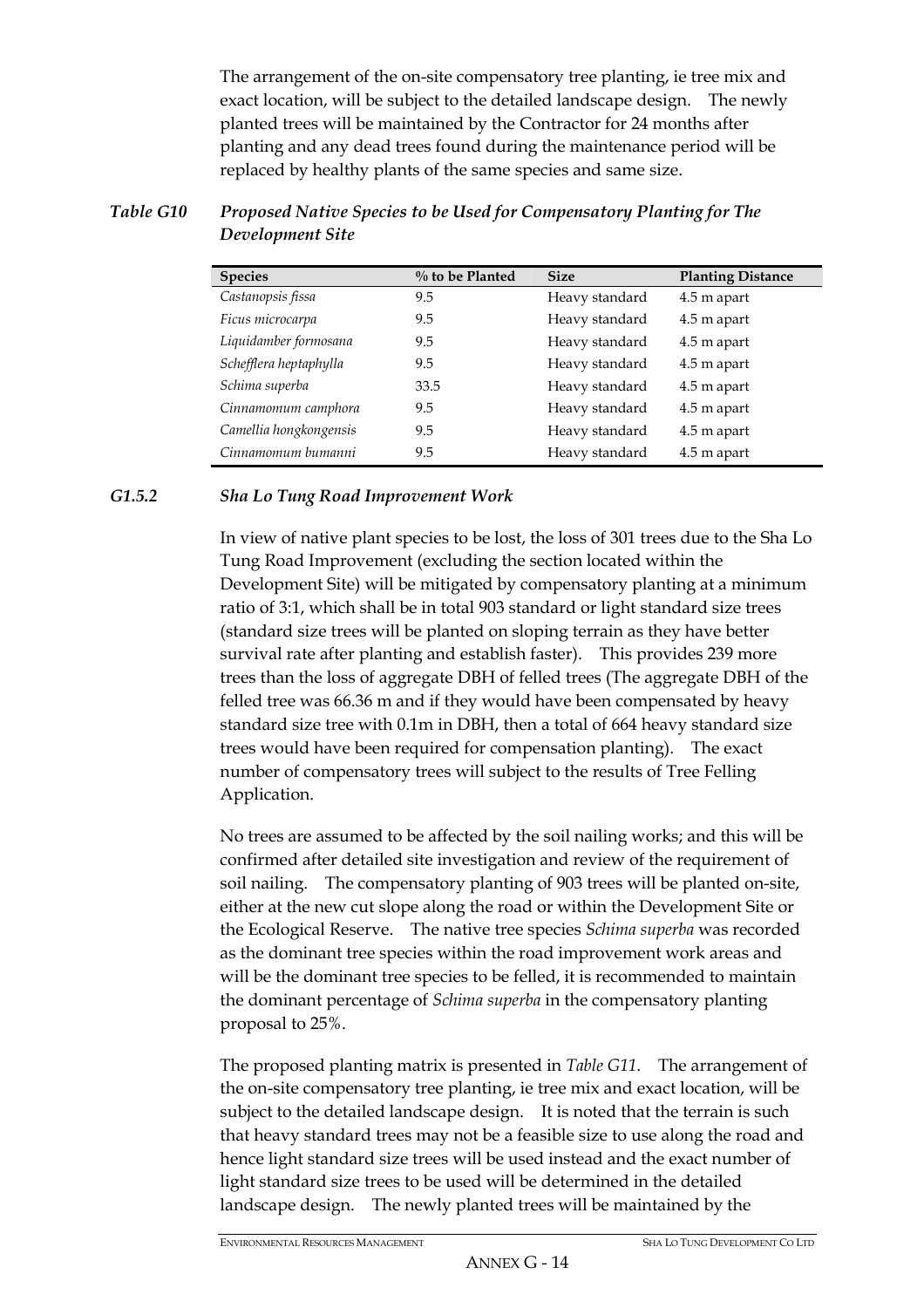Contractor for 24 months after planting and any dead trees found during the maintenance period will be replaced by healthy plants of the same species and same size.

# *Table G11 Proposed Native Species to be Used for Compensatory Planting for the Sha Lo Tung Road Improvement*

| <b>Species</b>         | $\%$ to be Planted | <b>Size</b>    | <b>Planting Distance</b> |
|------------------------|--------------------|----------------|--------------------------|
| Castanopsis fissa      | 12.5               | Heavy standard | 4.5 m apart              |
| Liquidamber formosana  | 12.5               | Heavy standard | 4.5 m apart              |
| Schefflera heptaphylla | 12.5               | Heavy standard | 4.5 m apart              |
| Schima superba         | 25                 | Heavy standard | 4.5 m apart              |
| Cinnamomum camphora    | 12.5               | Heavy standard | 4.5 m apart              |
| Camellia hongkongensis | 12.5               | Heavy standard | 4.5 m apart              |
| Cinnamomum bumanni     | 12.5               | Heavy standard | 4.5 m apart              |

#### *G1.6 SUMMARY*

## *G1.6.1 Development Site*

A Tree Survey has been conducted to record the abundance, species name, location, trunk diameters and circumference, height, crown spread, tree form, health condition and amenity value of the trees found within the Development Site. A total of 499 individual trees were found (in which 188 trees located within the Development Site), most of which are native secondary woodland plants and dominated by a few native tree species including *Schima superba, Schefflera heptaphylla, Castanopsis fissa* and *Ilex ficoidea*. Most of the trees have reached maturity but due to overcrowding they were recorded in poor to fair tree form with low to medium amenity value. 35 of them (2 dead trees excluded) were recommended to be felled and 462 of them were proposed to be retained onsite. The tree species of conservation interest Hairy Fruited Ormosia Tree *Ormosia pachycarpa* is recommended to be retained. None of the trees proposed to be felled within the Development Site are OVTs or of high amenity value. The felled trees will be compensated by planting heavy standard size tree at 3:1 ratio. The newly planted trees will be maintained by the Contractor for 24 months after planting.

## *G1.6.2 Road Improvement Works*

A Tree Survey has been conducted to record the abundance, species name, location, trunk diameters and circumference, height, crown spread, tree form, health condition and amenity value of the trees found along the Sha Lo Tung Road. A total of 673 individual trees were found, most of which are native secondary woodland plants and dominated by a few native tree species including *Schima superba, Schefflera heptaphylla* and *Cinnamomum camphora*. Most of the trees have reached maturity but due to overcrowding they were recorded in poor to fair tree form with low to medium amenity value.

301 of them may require to be felled, 368 of them were proposed to be retained on site and 4 of them will be transplanted to non-impacted areas. None of